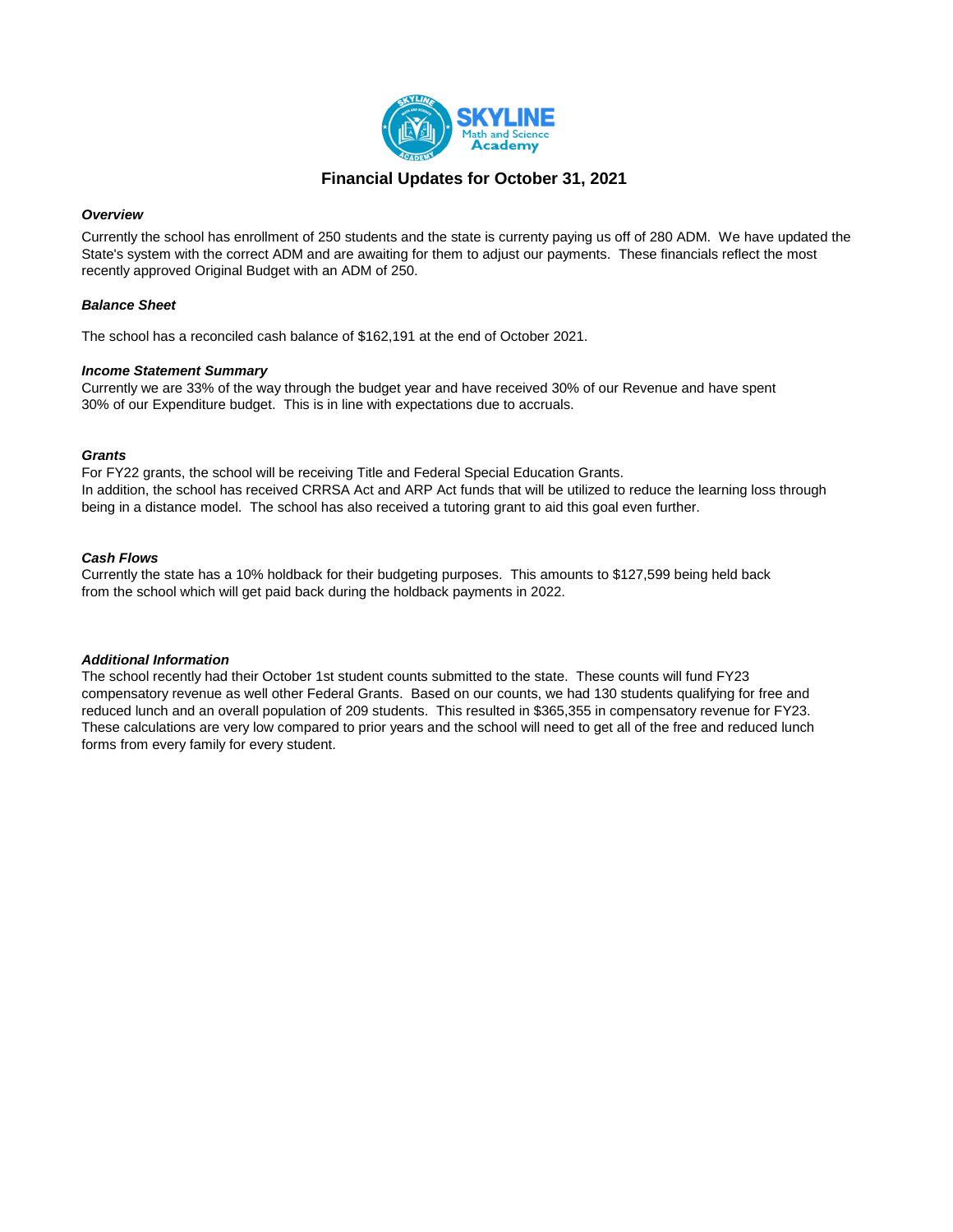

# **Skyline Math and Science Academy**

Financial Dashboard for: 10/31/2021

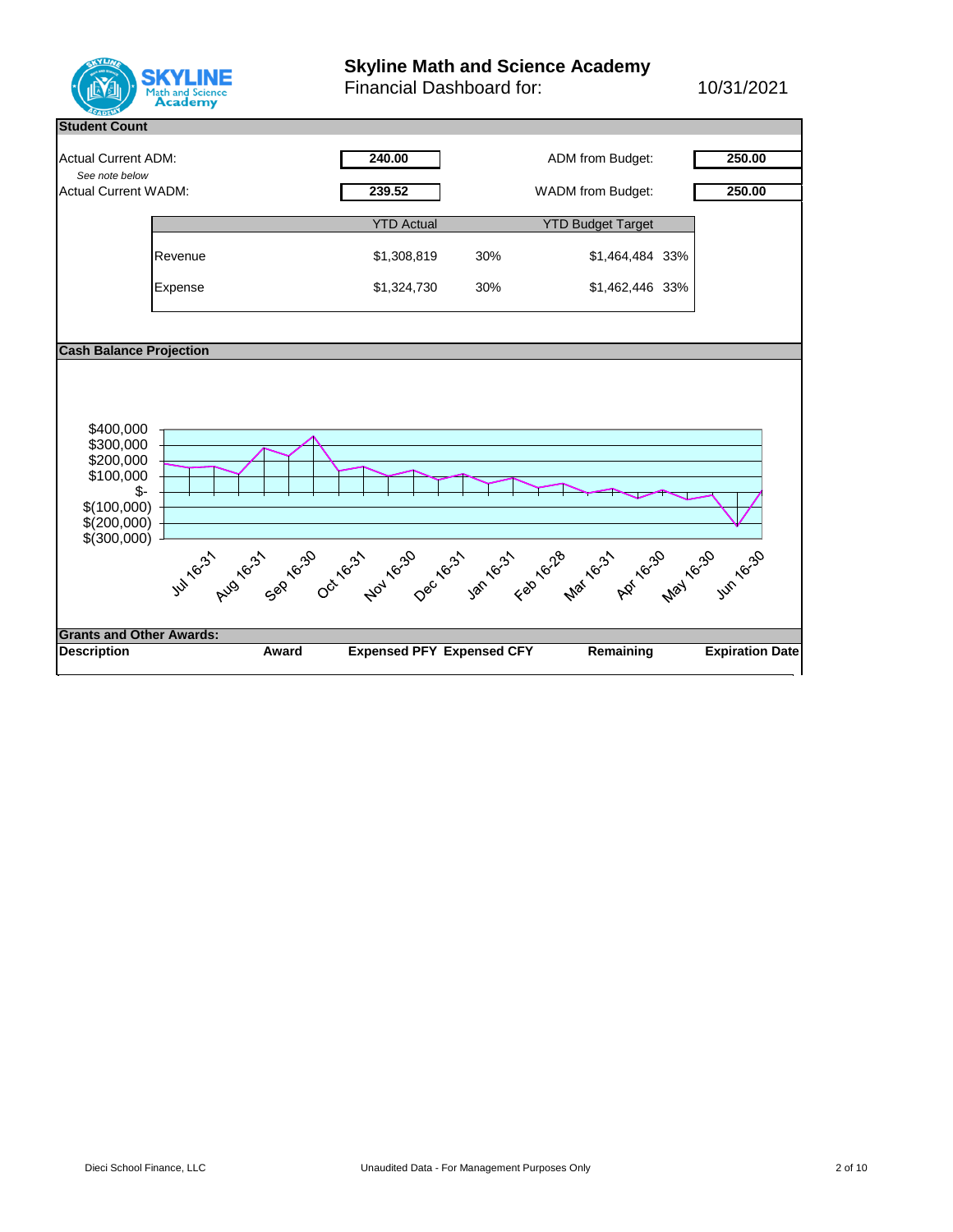

Financial Dashboard for: 10/31/2021

# **Financial Ratios: General:**

|                                                                                                                                                                                                                   | <b>YTD Actual</b>                              | FY22 Budget                                                                                          | <b>Desired</b> |
|-------------------------------------------------------------------------------------------------------------------------------------------------------------------------------------------------------------------|------------------------------------------------|------------------------------------------------------------------------------------------------------|----------------|
| (A) Unrestricted Cash and Investments<br>(B) Total Operating Expenses                                                                                                                                             | 162,191<br>1,324,730                           | 9,722<br>4,387,338                                                                                   |                |
| Cash on Hand Ratio ((A x 365) / B)                                                                                                                                                                                | 44.69                                          | 0.81                                                                                                 | 45.00          |
| (A) Beginning Fund Balance<br>(B) Revenues<br>(C) Expenditures<br>(D) Ending Fund Balance                                                                                                                         | 240,574<br>1,308,819<br>(1,324,730)<br>224,663 | 240,574<br>4,393,451<br>(4,387,338)<br>246,687                                                       |                |
| Fund Balance as a % of Expenditures (D / -C)                                                                                                                                                                      | 17.0%                                          | 5.6%                                                                                                 | 20.0%          |
| <b>Upcoming Deadlines:</b>                                                                                                                                                                                        |                                                |                                                                                                      |                |
| <b>Task</b>                                                                                                                                                                                                       |                                                |                                                                                                      | Due Date       |
| All Required Applications to MDE for Title, Special Education, Other<br>Apply for Building Lease Aid<br>FY22 Audit<br><b>Prior Year Audited Financials</b><br>Carry Automobile and Workers Compensation Insurance |                                                | June 30th, 2022<br>June 30th, 2022<br>October 2022<br>November 30th, 2022<br><b>Ongoing Renewals</b> |                |

These financials were compiled from information supplied by school management. They are unaudited and should be used for management purposes only.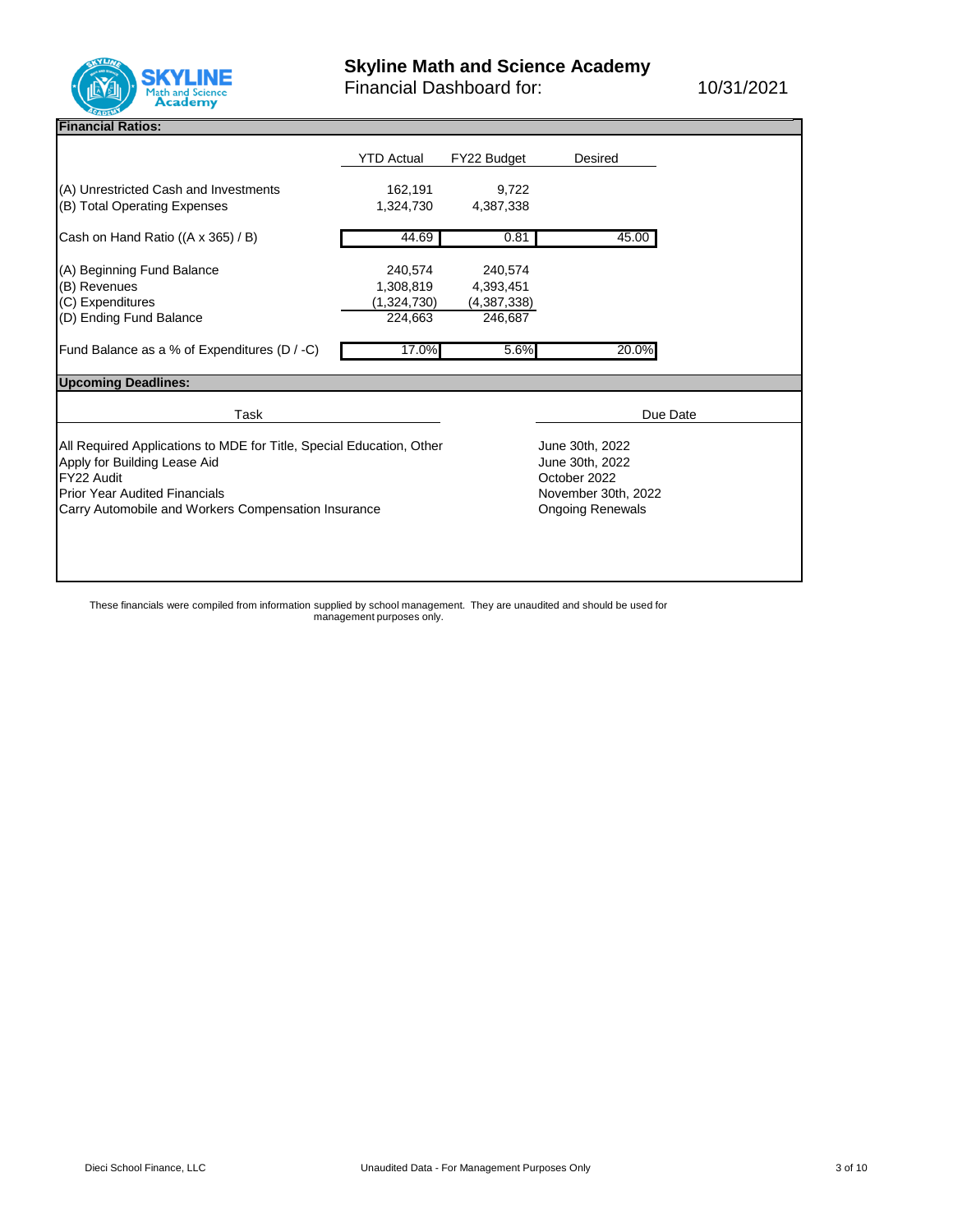# **Skyline Math and Science Academy Balance Sheet 10/31/2021**

|                                                                                                                                                                                                                                                                                                                                                                                       | General<br><b>Education</b>                                                          | Food<br><b>Services</b>                         | <b>Fixed</b>   |                                                                                        |
|---------------------------------------------------------------------------------------------------------------------------------------------------------------------------------------------------------------------------------------------------------------------------------------------------------------------------------------------------------------------------------------|--------------------------------------------------------------------------------------|-------------------------------------------------|----------------|----------------------------------------------------------------------------------------|
| <b>Descriptions</b>                                                                                                                                                                                                                                                                                                                                                                   | <b>Fund</b>                                                                          | <b>Fund</b>                                     | <b>Assets</b>  | <b>Total</b>                                                                           |
| <b>Assets</b>                                                                                                                                                                                                                                                                                                                                                                         |                                                                                      |                                                 |                |                                                                                        |
| <b>Current Assets</b>                                                                                                                                                                                                                                                                                                                                                                 |                                                                                      |                                                 |                |                                                                                        |
| Checking Account - Western Bank                                                                                                                                                                                                                                                                                                                                                       | 175,927                                                                              | (13, 736)                                       |                | 162,191                                                                                |
| Savings Account - Western Bank<br><b>Accounts Receivable</b>                                                                                                                                                                                                                                                                                                                          |                                                                                      |                                                 |                |                                                                                        |
| Due from State                                                                                                                                                                                                                                                                                                                                                                        |                                                                                      |                                                 |                |                                                                                        |
|                                                                                                                                                                                                                                                                                                                                                                                       | 175,911                                                                              |                                                 |                | 175,911                                                                                |
| Due from Federal<br><b>Total Current Assets</b>                                                                                                                                                                                                                                                                                                                                       | 16,390                                                                               |                                                 |                | 16,390                                                                                 |
|                                                                                                                                                                                                                                                                                                                                                                                       | 367,001                                                                              | (13, 736)                                       |                | 353,265                                                                                |
| <b>Fixed Assets</b>                                                                                                                                                                                                                                                                                                                                                                   |                                                                                      |                                                 |                |                                                                                        |
| Land                                                                                                                                                                                                                                                                                                                                                                                  |                                                                                      |                                                 |                |                                                                                        |
| Improvements                                                                                                                                                                                                                                                                                                                                                                          |                                                                                      |                                                 |                |                                                                                        |
| <b>Buildings</b>                                                                                                                                                                                                                                                                                                                                                                      |                                                                                      |                                                 |                |                                                                                        |
| Equipment                                                                                                                                                                                                                                                                                                                                                                             |                                                                                      |                                                 |                |                                                                                        |
| <b>Construction in Progress</b>                                                                                                                                                                                                                                                                                                                                                       |                                                                                      |                                                 |                |                                                                                        |
| <b>Accum Depr Buildings</b>                                                                                                                                                                                                                                                                                                                                                           |                                                                                      |                                                 |                |                                                                                        |
| Accum Depr On Equip.                                                                                                                                                                                                                                                                                                                                                                  |                                                                                      |                                                 |                |                                                                                        |
| <b>Total Fixed Assets</b>                                                                                                                                                                                                                                                                                                                                                             |                                                                                      |                                                 |                |                                                                                        |
|                                                                                                                                                                                                                                                                                                                                                                                       |                                                                                      |                                                 |                |                                                                                        |
| <b>Total Assets</b>                                                                                                                                                                                                                                                                                                                                                                   | 367,001                                                                              | (13, 736)                                       | ٠              | 353,265                                                                                |
| <b>Liabilities &amp; Fund Balance</b><br><b>Current Liabilities</b><br><b>Accounts Payable</b><br><b>Health Deduction</b><br><b>LegalSheild Deduction</b><br><b>Dental Deduction</b><br>Salaries/FICA Payable<br>Net Pay Payable<br>Life, LTD, STD Deduction<br>TRA, PERA, Child Support Payable Liability<br>Garnishments<br><b>Total Current Liabilities</b><br><b>Fund Balance</b> | 86,941<br>(1,071)<br>(127)<br>(389)<br>400<br>527<br>1,077<br>861<br>(510)<br>87,710 | 31,666<br>31,666                                | $\blacksquare$ | 118,607<br>(1,071)<br>(127)<br>(389)<br>400<br>527<br>1,077<br>861<br>(510)<br>119,376 |
| <b>Investment Fixed Assets</b>                                                                                                                                                                                                                                                                                                                                                        |                                                                                      |                                                 |                |                                                                                        |
| Unassigned Fund Balance - 6/30/2021                                                                                                                                                                                                                                                                                                                                                   | 240,574                                                                              |                                                 |                | 240,574                                                                                |
| Net Income/(Loss) - FY22                                                                                                                                                                                                                                                                                                                                                              | 29,492                                                                               | (45, 403)                                       |                | (15, 910)                                                                              |
| <b>Total Fund Balance</b>                                                                                                                                                                                                                                                                                                                                                             | 279,291                                                                              | (45, 403)                                       |                | 233,889                                                                                |
| <b>Total Liabilities &amp; Fund Balance</b>                                                                                                                                                                                                                                                                                                                                           | 367,001                                                                              | (13, 736)                                       | ۰              | 353,265                                                                                |
| <b>State Holdback Calculation:</b><br>** Total Fiscal Year School Budgeted State Revenues<br>Prorated Fiscal Year-to-Date (4 of 12 months)<br>Total Fiscal Year-to-Date Budget (October 2021)<br>State Holdback Percentage<br><b>Total Estimated Year-to-Date Holdback</b>                                                                                                            |                                                                                      | 3,866,628<br>33%<br>1,275,987<br>10%<br>127,599 |                |                                                                                        |

\*Based on the assumptions that actual ADMs and state aid payments are based on an ADM of 250<br>Dieci School Finance, LLC Unaudited Data - For Management Purpose Only Unaudited Data - For Management Purpose Only 4 of 10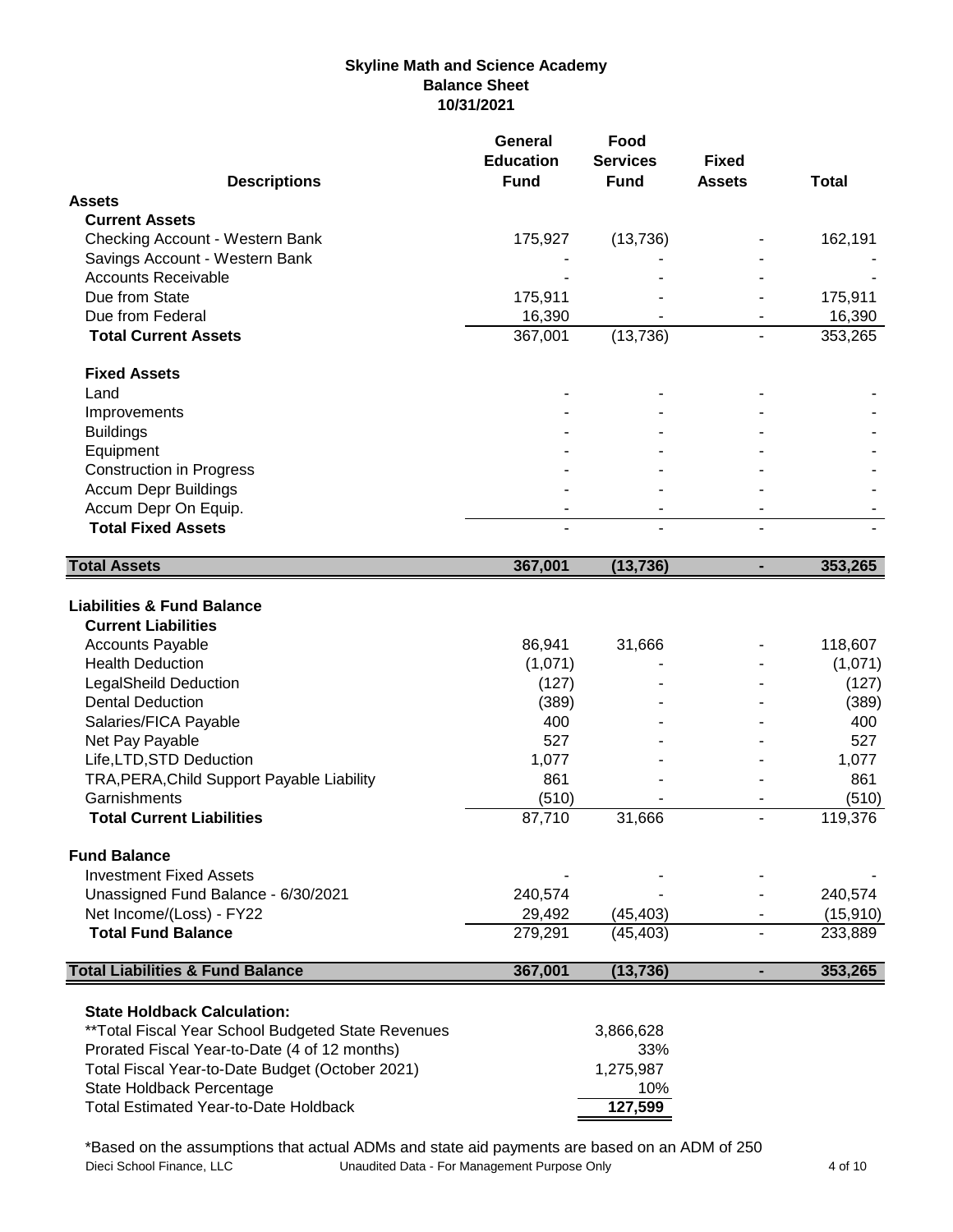## **Skyline Math and Science Academy Summary Income Statement For Period Ending October 31, 2021**

|                                      | <b>Month</b>              | Year-To-Date     | <b>FY22 Original</b> | $%$ of        |
|--------------------------------------|---------------------------|------------------|----------------------|---------------|
|                                      | <b>Activity</b>           | <b>Activity</b>  | <b>Budget</b>        | <b>Budget</b> |
|                                      |                           | <b>ADM</b>       | 250.00               |               |
|                                      |                           | <b>PPU</b>       | 250.00               |               |
| <b>GENERAL FUND 01</b>               |                           |                  |                      |               |
| <b>REVENUES</b>                      |                           |                  |                      |               |
| <b>State Revenue</b>                 |                           |                  |                      |               |
| <b>Endowment Fund Apportionment</b>  |                           | 5,014            | 8,085                | 62%           |
| <b>General Education Aid</b>         | 352,530                   | 1,150,654        | 2,717,400            | 42%           |
| Literacy Incentive Aid               | 72                        | 72               |                      | N/A           |
| Long-Term Facilities Maintenac       |                           | ä,               | 33,000               | 0%            |
| <b>English Learner Cross Subsidy</b> | 1,927                     | 1,927            |                      | N/A           |
| Lease Aid                            | 1,858                     | 1,858            | 328,500              | 1%            |
| <b>State Special Education</b>       |                           | 140,218          | 779,643              | 18%           |
| <b>Total State Revennue</b>          | 356,386                   | 1,299,743        | 3,866,628            | 34%           |
| <b>Federal Revenue</b>               |                           |                  |                      |               |
| Title I                              |                           |                  | 99,116               | 0%            |
| Title II                             |                           |                  | 13,165               | 0%            |
| Title III                            |                           |                  | 33,199               | 0%            |
| <b>Federal Special Education</b>     |                           |                  | 16,144               | 0%            |
| Title IV                             |                           |                  | 10,000               | 0%            |
| <b>Total Federal Revenue</b>         | 171,623<br>$\blacksquare$ |                  | 0%                   |               |
|                                      |                           |                  |                      |               |
| <b>Other Revenue</b>                 |                           |                  |                      |               |
| Miscellaneous Revenue                |                           | 4,912            |                      | N/A           |
| <b>Total Other Revenue</b>           |                           | 4,912            |                      | N/A           |
| <b>TOTAL REVENUES</b>                | 356,386                   | 1,304,655        | 4,038,251            | 32%           |
|                                      |                           |                  |                      |               |
| <b>EXPENDITURES</b>                  |                           |                  |                      |               |
|                                      |                           |                  |                      |               |
| Administration                       |                           |                  |                      |               |
| Salaries/Wages<br><b>Benefits</b>    | 29,737<br>7,745           | 94,067           | 344,202              | 27%           |
| <b>Purchased Services</b>            |                           | 25,219           | 90,785               | 28%<br>31%    |
| Supplies/Materials                   | 6,596<br>5,133            | 52,855<br>24,249 | 172,000<br>34,000    | 71%           |
| Dues/Memberships                     | 6,927                     | 13,058           | 62,700               | 21%           |
| <b>Total Administration</b>          | 56,138                    | 209,448          | 703,686              | 30%           |
|                                      |                           |                  |                      |               |
| <b>General Education</b>             |                           |                  |                      |               |
| Salaries/Wages                       | 96,316                    | 195,862          | 861,916              | 23%           |
| <b>Benefits</b>                      | 20,775                    | 42,105           | 268,787              | 16%           |
| <b>Purchased Services</b>            | 5,874                     | 25,169           | 40,000               | 63%           |
| Supplies/Materials                   | 14,429                    | 67,520           | 113,260              | 60%           |
| <b>Total General Education</b>       | 137,394                   | 330,656          | 1,283,964            | 26%           |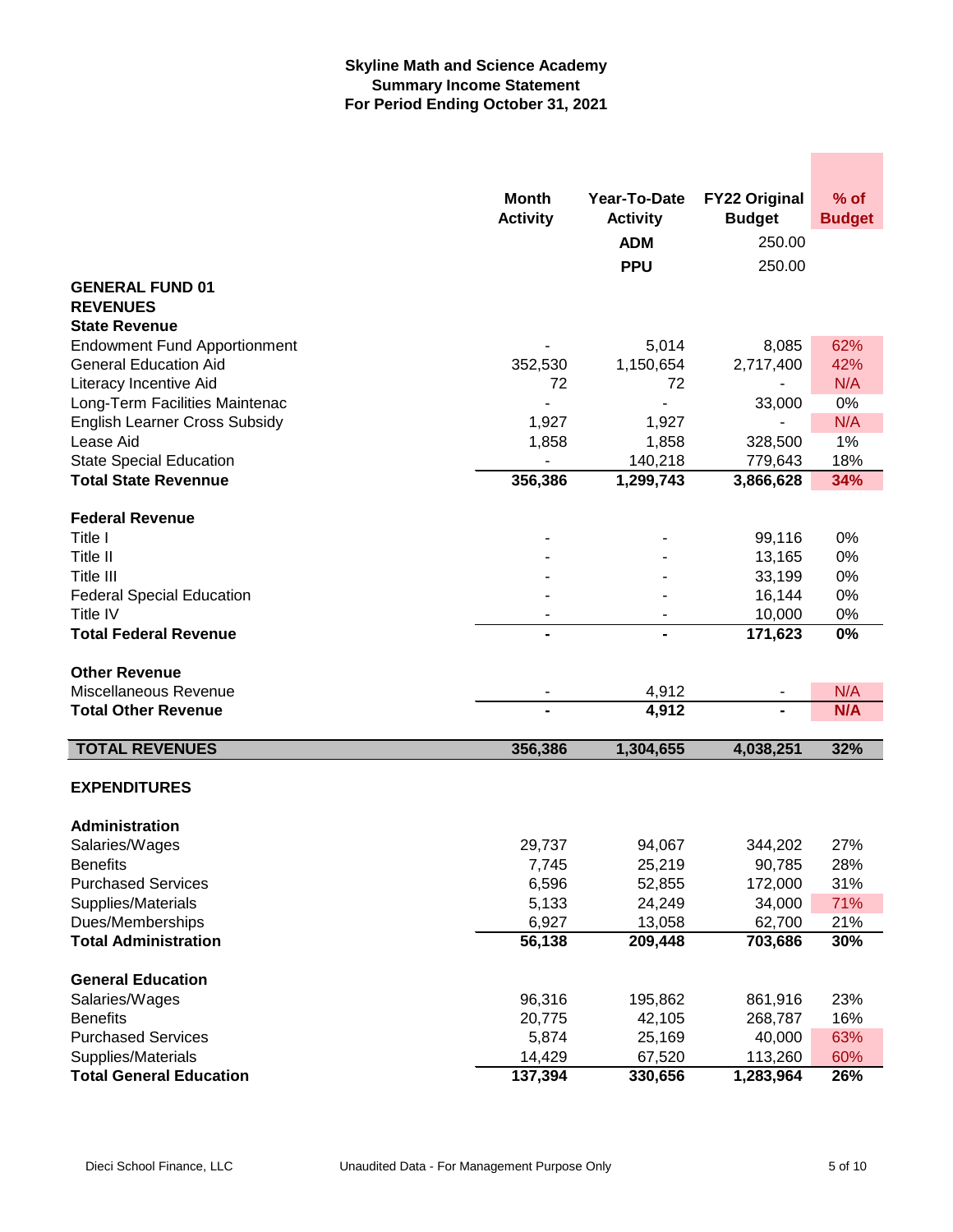## **Skyline Math and Science Academy Summary Income Statement For Period Ending October 31, 2021**

|                                           | <b>Month</b><br><b>Activity</b> | Year-To-Date<br><b>Activity</b> | <b>FY22 Original</b><br><b>Budget</b> | % of<br><b>Budget</b> |
|-------------------------------------------|---------------------------------|---------------------------------|---------------------------------------|-----------------------|
|                                           |                                 | <b>ADM</b>                      | 250.00                                |                       |
| <b>State Special Education</b>            |                                 |                                 |                                       |                       |
| Salaries/Wages                            | 74,811                          | 152,863                         | 546,793                               | 28%                   |
| <b>Benefits</b>                           | 15,807                          | 31,808                          | 117,615                               | 27%                   |
| <b>Purchased Services</b>                 | 9,985                           | 10,328                          | 35,250                                | 29%                   |
| Supplies/Materials                        |                                 |                                 | 7,500                                 | $0\%$                 |
| <b>Total State Special Education</b>      | 100,603                         | 194,999                         | 707,159                               | 28%                   |
| <b>Federal Funds</b>                      |                                 |                                 |                                       |                       |
| Title I                                   |                                 |                                 | 99,116                                | 0%                    |
| Title II                                  |                                 | 5,980                           | 13,165                                | 45%                   |
| Title III                                 |                                 |                                 | 16,144                                | $0\%$                 |
| Title IV                                  |                                 |                                 | 10,000                                | 0%                    |
| <b>Federal Special Education</b>          |                                 | 2,454                           | 33,199                                | 7%                    |
| <b>CARES Money</b>                        | 13,000                          | 65,573                          |                                       | N/A                   |
| COVID-19 Testing                          | 6,040                           | 6,040                           |                                       | N/A                   |
| <b>Total Federal Funds</b>                | 19,040                          | 80,047                          | 171, 623                              | 47%                   |
| <b>Instructional Support</b>              |                                 |                                 |                                       |                       |
| Salaries/Wages                            | 10,773                          | 21,546                          | 30,000                                | 72%                   |
| <b>Benefits</b>                           | 2,036                           | 4,051                           | 4,759                                 | 85%                   |
| <b>Purchased Services</b>                 | 4,500                           | 5,985                           |                                       | N/A                   |
| <b>Total Instructional Support</b>        | 17,309                          | 31,582                          | 34,759                                | 91%                   |
|                                           |                                 |                                 |                                       |                       |
| <b>Student Support Services</b>           |                                 |                                 |                                       |                       |
| Transportation                            | 87,375                          | 193,275                         | 487,375                               | 40%                   |
| <b>Health Supplies</b>                    | 142                             | 142                             | 1,000                                 | 14%                   |
| <b>Total Student Support Services</b>     | 87,517                          | 193,417                         | 488,375                               | 40%                   |
| <b>Operations and Maintenance</b>         |                                 |                                 |                                       |                       |
| <b>Purchased Services</b>                 | 10,019                          | 24,470                          | 101,500                               | 24%                   |
| <b>Building Lease</b>                     |                                 | 186,738                         | 496,172                               | 38%                   |
| Supplies/Materials                        | 703                             | 13,593                          | 9,900                                 | 137%                  |
| <b>Total Operations and Maintenance</b>   | 10,722                          | 224,801                         | 607,572                               | 37%                   |
| <b>Other Finance Uses</b>                 |                                 |                                 |                                       |                       |
| Insurance                                 | 2,553                           | 10,214                          | 35,000                                | 29%                   |
| <b>Total Finance Uses</b>                 | 2,553                           | 10,214                          | 35,000                                | 29%                   |
|                                           |                                 |                                 |                                       |                       |
| <b>TOTAL EXPENDITURES</b>                 | 431,276                         | 1,275,163                       | 4,032,138                             | 32%                   |
| <b>GENERAL FUND 01 - NET INCOME(LOSS)</b> | (74, 890)                       | 29,492                          | 6,113                                 |                       |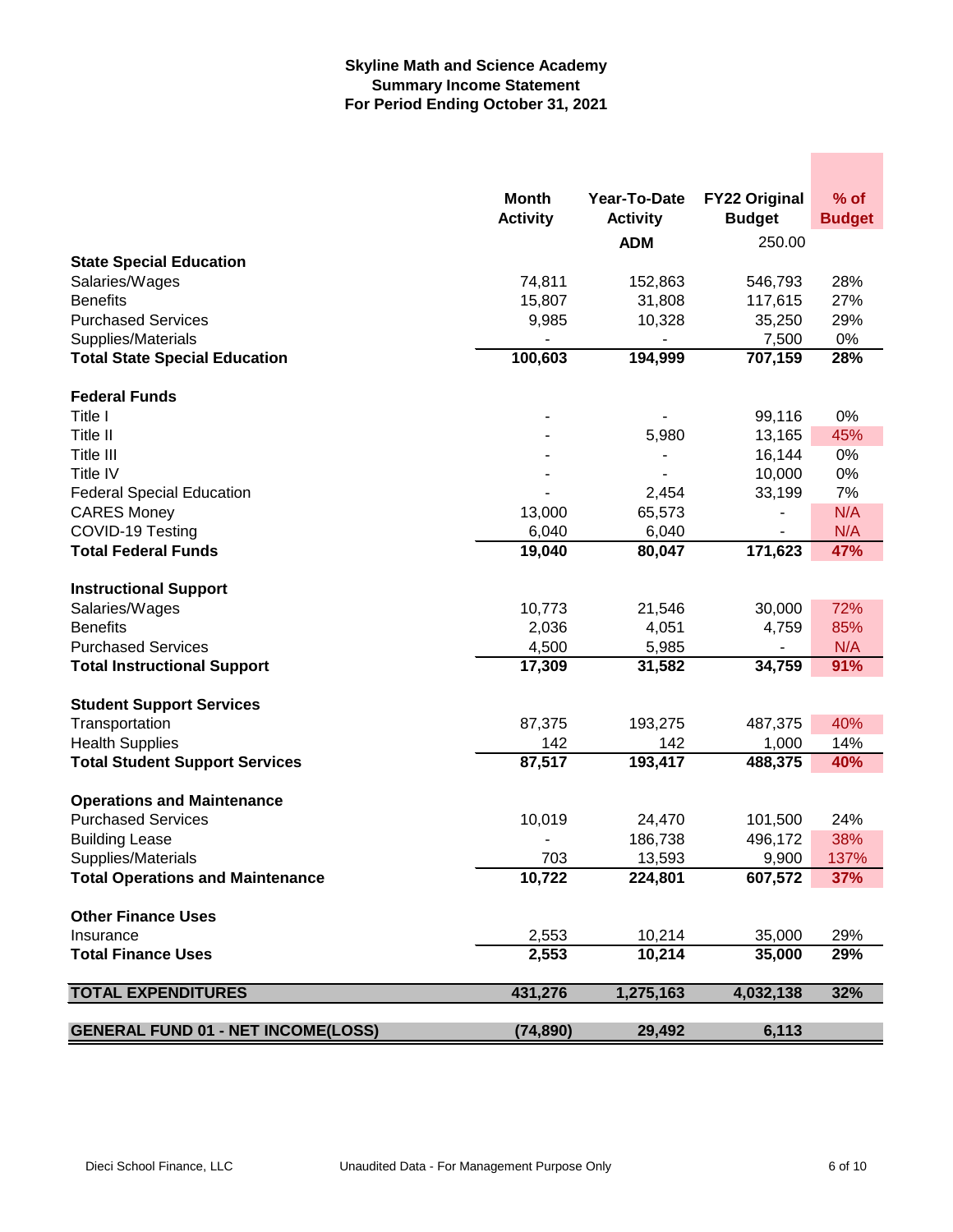## **Skyline Math and Science Academy Summary Income Statement For Period Ending October 31, 2021**

|                                                 | <b>Month</b><br>Year-To-Date<br><b>Activity</b><br><b>Activity</b> |            | <b>FY22 Original</b><br><b>Budget</b> | $%$ of<br><b>Budget</b> |
|-------------------------------------------------|--------------------------------------------------------------------|------------|---------------------------------------|-------------------------|
|                                                 |                                                                    | <b>ADM</b> | 250.00                                |                         |
| <b>FOOD SERVICES FUND 02</b><br><b>REVENUES</b> |                                                                    |            |                                       |                         |
| <b>State Revenue</b>                            | 28                                                                 | 28         |                                       | N/A                     |
| <b>Federal Revenue</b>                          | (1,827)                                                            | 4,136      | 330,000                               | 1%                      |
| <b>Interfund Transfer</b>                       |                                                                    |            | 25,200                                | 0%                      |
| <b>TOTAL REVENUES</b>                           | (1,800)                                                            | 4,164      | 355,200                               | 1%                      |
| <b>EXPENDITURES</b>                             |                                                                    |            |                                       |                         |
| Salaries/Wages                                  | 2,229                                                              | 7,802      | 49,063                                | 16%                     |
| <b>Benefits</b>                                 | 338                                                                | 1,182      | 8,638                                 | 14%                     |
| <b>Purchased Services</b>                       |                                                                    | 2,379      | 13,500                                | 18%                     |
| Supplies/Materials                              | 33,047                                                             | 38,204     | 284,000                               | 13%                     |
| <b>TOTAL EXPENDITURES</b>                       | 35,614                                                             | 49,567     | 355,200                               | 14%                     |
| FOOD SERVICE FUND 02 - NET INCOME(LOSS)         | (37, 413)                                                          | (45, 403)  |                                       |                         |
|                                                 |                                                                    |            |                                       |                         |
| <b>ALL FUNDS - NET INCOME(LOSS)</b>             | (112, 303)                                                         | (15, 910)  | 6,113                                 |                         |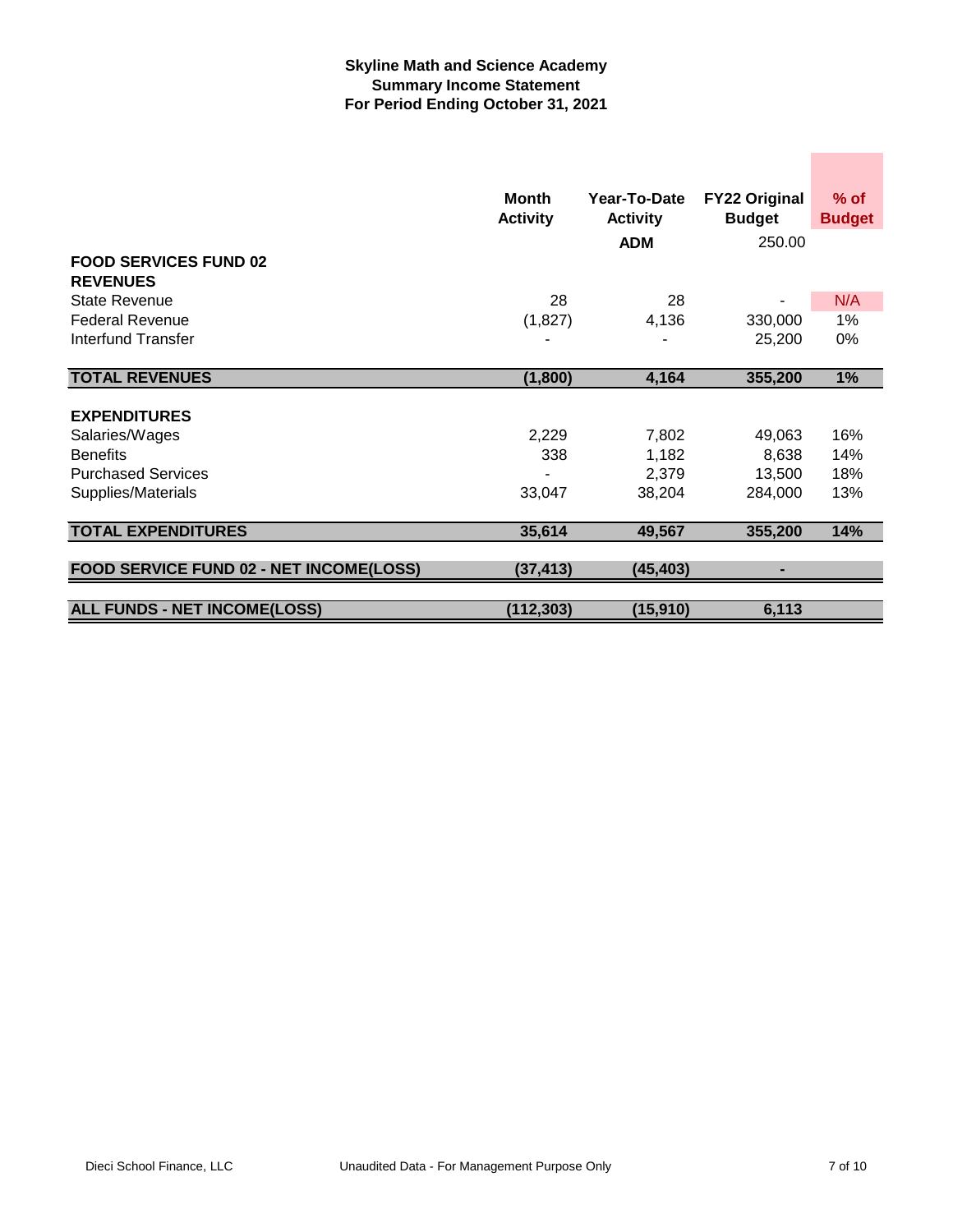# **Skyline Math and Science Academy Payment Register - October 2021 Fiscal Year 2021 - 2022**

| <b>CHECK</b>              |                                                                                                       |                                                                                                             | <b>CHECK</b>           |                |
|---------------------------|-------------------------------------------------------------------------------------------------------|-------------------------------------------------------------------------------------------------------------|------------------------|----------------|
| <b>DATE</b>               | <b>VENDOR</b>                                                                                         | <b>INVOICE DESCRIPTION</b>                                                                                  | <b>NUMBER</b>          | <b>AMOUNT</b>  |
| <b>Voided Transaction</b> |                                                                                                       |                                                                                                             |                        |                |
|                           |                                                                                                       |                                                                                                             |                        |                |
| <b>Payroll</b>            |                                                                                                       |                                                                                                             |                        |                |
| 10/5/2021 Payroll         |                                                                                                       | Payroll Net Pay                                                                                             | <b>WX</b>              | 2,178.50       |
| 10/5/2021 Payroll         |                                                                                                       | Payroll Net Pay                                                                                             | <b>WX</b>              | 76,103.13      |
| 10/20/2021 Payroll        |                                                                                                       | Payroll Net Pay                                                                                             | WX                     | 81,831.78      |
| <b>Regular Checks</b>     |                                                                                                       |                                                                                                             |                        |                |
| 10/1/21                   | <b>Baley Transportation</b>                                                                           | August Transportation & Contracted Transportation Regular                                                   | 8445                   | 17,850.00      |
| 10/1/21                   | SOS Transportation Inc                                                                                | August SpEd Transportation & August Regular Transporation                                                   | 8446                   | 18,550.00      |
| 10/13/21                  | <b>Business Essentials</b>                                                                            | <b>Social Distance Supplies</b>                                                                             | 8447                   | 5,092.00       |
| 10/13/21                  | Designs for Learning                                                                                  | HR Support, Program Support, Postage, Occupational Therapy, Speech/Language Services & DAPE Services        | 8448                   | 4,023.52       |
| 10/13/21                  | Dieci School Finance, LLC                                                                             | <b>September Contracted Services</b>                                                                        | 8449                   | 3,949.80       |
| 10/13/21                  | Done Right Food Services, Inc.                                                                        | Breakfast Bag with Milk, Late Fee, Lunch, Breakfast & Food Supplies                                         | 8450                   | 7,061.38       |
| 10/13/21                  | Lauren Mauel's Academic Coaching                                                                      | Standards, Data & Curriculum Services August 2021                                                           | 8451                   | 4,000.00       |
| 10/13/21                  | Manuel Ortega Cleaning                                                                                | <b>Maintenance Supplies</b>                                                                                 | 8452                   | 158.28         |
| 10/13/21                  | MINNEHAHA TRANSPORTATION                                                                              | September Transportation & October Transportation.                                                          | 8453                   | 48,125.00      |
| 10/13/21                  | <b>RM Consulting</b>                                                                                  | <b>August Consulting Fee</b>                                                                                | 8454                   | 2,625.00       |
| 10/13/21                  | Serendipity Investment Group, LLC                                                                     | October Lease, August Lease & September Lease                                                               | 8455                   | 112,043.04     |
| 10/13/21                  | <b>Surplus Services</b>                                                                               | Table & Chairs, Bookcase & Chairs, File Cabinet, Bookcase, Lamps, Various Office Supplies, &Bookcase, Chair | 8456                   | 786.00         |
| 10/13/21                  | Waste Management Corp Services                                                                        | <b>Trash Services August-September</b>                                                                      | 8457                   | 2,656.70       |
| 10/13/21                  | <b>WDTechOnline, LLC</b>                                                                              | Toner for Printer, Tech Supplies, Custom Study Cubicles, Tech Support & Web Filtering                       | 8458                   | 6,243.55       |
| 10/13/21                  | Yup                                                                                                   | Unlimited Math Tutoring Licenses 7/1/21 - 6/30/22                                                           | 8459                   | 3,100.00       |
| <b>Manual Checks</b>      |                                                                                                       |                                                                                                             |                        |                |
| 10/26/21                  | <b>Baley Transportation</b>                                                                           | September Transportation & Contracted Transportation                                                        | 9998431                | 17,850.00      |
| 10/26/21                  | Dagen Wellness Clinic                                                                                 | COVID-19 Rapid Tests                                                                                        | 9998432                | 3,190.00       |
| 10/26/21                  | SOS Transportation Inc                                                                                | September SpEd Transportation & September Regular Transportation                                            | 9998433                | 18,550.00      |
| 10/22/21                  | Manuel Ortega Cleaning                                                                                | <b>September Cleaning Services</b>                                                                          | 9998461                | 5,500.00       |
| 10/20/21                  | Seesaw Learning, Inc.                                                                                 | Seesaw for schools FY21-22                                                                                  | 999998429              | 715.00         |
|                           |                                                                                                       |                                                                                                             |                        |                |
| <b>Wires</b>              | 10/1/2021 Metropolitan Life Insurance Company                                                         | Life Insurance, LTD, Dental, AD&D                                                                           | <b>WX</b>              | 2025.68        |
|                           |                                                                                                       |                                                                                                             |                        |                |
|                           | 10/1/2021 PreferredOne Insurance Company                                                              | October Health Insurance                                                                                    | <b>WX</b>              | 13992.59       |
|                           | 10/1/2021 Waste Management Corp Services<br>10/4/2021 Amazon.Com                                      | <b>Trash Services</b>                                                                                       | <b>WX</b>              | 2664.7         |
|                           |                                                                                                       | <b>Classroom Supplies</b>                                                                                   | WX<br><b>WX</b>        | 691.92         |
|                           | 10/4/2021 Restaurant Depot                                                                            | Food                                                                                                        |                        | 168.4          |
|                           | 10/4/2021 Tayo Grill<br>10/5/2021 Amazon.Com                                                          | Food                                                                                                        | <b>WX</b><br><b>WX</b> | 204.18         |
|                           | 10/5/2021 Amazon.Com                                                                                  | <b>Office Supplies</b>                                                                                      | <b>WX</b>              | 135.58<br>75.6 |
|                           |                                                                                                       | <b>Classroom Supplies</b><br>Federal Taxes & FICA                                                           |                        |                |
|                           | 10/5/2021 Dept. of the Treasury<br>10/5/2021 Minnesota Guild of Public Charter Scho Q2 Authorizer Fee |                                                                                                             | <b>WX</b>              | 21247.79       |
|                           | 10/5/2021 MN DEPT OF REVENUE                                                                          | <b>MN Taxes</b>                                                                                             | <b>WX</b><br><b>WX</b> | 6927           |
|                           |                                                                                                       |                                                                                                             |                        | 3518.84        |
|                           | 10/5/2021 MN Twins                                                                                    | Admissions                                                                                                  | WX.                    | 399            |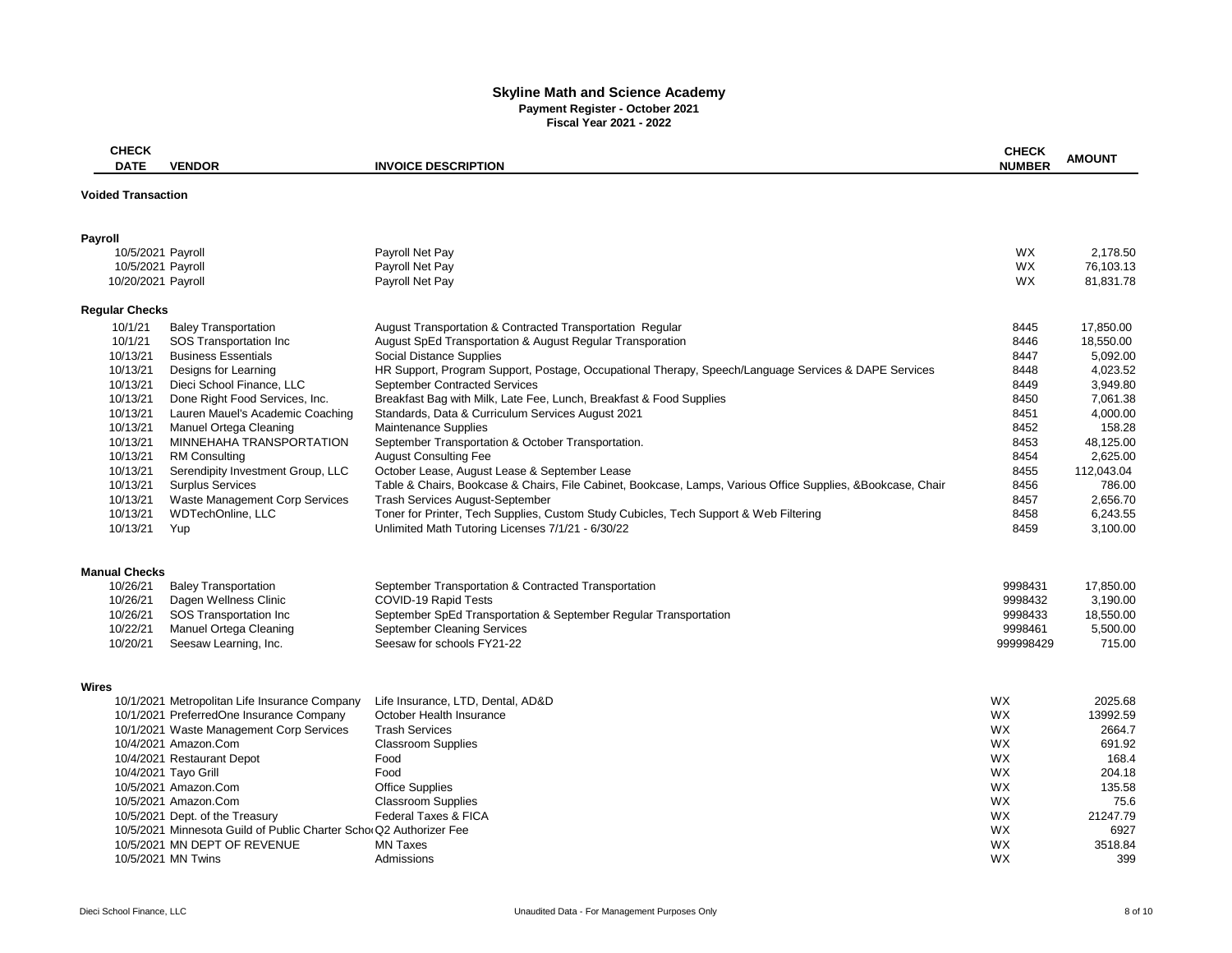| 10/5/2021 PERA                            | <b>PERA</b>                   | <b>WX</b> | 5559.24  |
|-------------------------------------------|-------------------------------|-----------|----------|
| 10/5/2021 TRA                             | <b>TRA</b>                    | WX        | 10278.67 |
| 10/6/2021 State of Minnesota              | Fees                          | WX        | 255      |
| 10/7/2021 Amazon.Com                      | Food                          | WX        | 530.96   |
| 10/7/2021 Harwanaag Restaurant & Banquet  | Food                          | WX        | 440      |
| 10/8/2021 Restaurant Depot                | Kitchen Supplies              | WX        | 238.42   |
| 10/8/2021 Tayo Grill                      | Food                          | WX        | 235.4    |
| 10/12/2021 Amazon.Com                     | <b>Classroom Supplies</b>     | WX        | 31.3     |
| 10/12/2021 Amazon.Com                     | <b>Classroom Supplies</b>     | WX        | 3988.38  |
| 10/12/2021 Best Buy                       | Computers                     | WX        | 1879.04  |
| 10/12/2021 Memory Lanes                   | <b>Field Trip</b>             | WX        | 83.5     |
| 10/12/2021 Minnesota Historical Society   | Northern Lights 1 Year Sub    | WX        | 646.95   |
| 10/12/2021 Office Max                     | <b>Office Supplies</b>        | WX        | 376.29   |
| 10/12/2021 Office Max                     | <b>Office Supplies</b>        | WX        | 448.86   |
| 10/12/2021 The Home Depot                 | <b>Maintenance Supplies</b>   | WX        | 377.02   |
| 10/13/2021 American National Bank         | <b>Account Analyis Charge</b> | WX        | 98.5     |
| 10/13/2021 Sams Club                      | <b>Office Supplies</b>        | WX        | 214.96   |
| 10/14/2021 Dagen Wellness Clinic          | <b>COVID Testing</b>          | WX        | 950      |
| 10/14/2021 Dagen Wellness Clinic          | <b>COVID Testing</b>          | WX        | 1900     |
| 10/14/2021 Restaurant Depot               | Food                          | WX        | 142.83   |
| 10/18/2021 Menards                        | <b>Maintenance Supplies</b>   | WX        | 35.4     |
| 10/18/2021 Regina Vacuum Service Co.      | Maintenance                   | WX        | 280      |
| 10/18/2021 Restaurant Depot               | Food                          | WX        | 348.13   |
| 10/18/2021 Tayo Grill                     | Food                          | WX        | 271.71   |
| 10/18/2021 The Hanover Insurance Group    | Insurance                     | WX        | 2553.4   |
| 10/18/2021 T-Mobile                       | <b>Phone Services</b>         | <b>WX</b> | 193.91   |
| 10/19/2021 Sams Club                      | Food                          | WX        | 291.46   |
| 10/20/2021 Amazon.Com                     | <b>Classroom Supplies</b>     | WX        | 23.28    |
| 10/20/2021 Dept. of the Treasury          | Federal Taxes & FICA          | WX        | 22272.35 |
| 10/20/2021 MN DEPT OF REVENUE             | <b>MN Taxes</b>               | WX        | 3627.31  |
| 10/20/2021 PERA                           | <b>PERA</b>                   | WX        | 5686.4   |
| 10/20/2021 TRA                            | <b>TRA</b>                    | WX        | 10874.04 |
| 10/21/2021 Elsies Bowling Minneapolis     | <b>Bowling</b>                | WX        | 90       |
| 10/21/2021 Harwanaag Restaurant & Banquet | Food                          | WX        | 168      |
| 10/21/2021 Restaurant Depot               | <b>Kitchen Supplies</b>       | WX        | 45.6     |
| 10/21/2021 State of Minnesota             | Garnishment                   | <b>WX</b> | 255      |
| 10/21/2021 The Works Museum               | Admissions                    | WX        | 168.75   |
| 10/22/2021 Cub Foods                      | Food                          | WX        | 62.16    |
| 10/22/2021 Harwanaag Restaurant & Banquet | Food                          | WX        | 245      |
| 10/22/2021 Starbucks                      | Food                          | WX        | 19.3     |
| 10/22/2021 Target                         | <b>Office Supplies</b>        | WX        | 19.5     |
| 10/25/2021 Tayo Grill                     | Food                          | WX        | 67.39    |
| 10/26/2021 Best Buy                       | Computers                     | WX        | 1376.3   |
| 10/27/2021 American National Bank         | Overdraft Charge              | WX        | 33       |
|                                           |                               |           |          |

**Total October 2021 Disbursements**

 **571,916.67**

**V = Void Check**

**\*= Break in sequence**